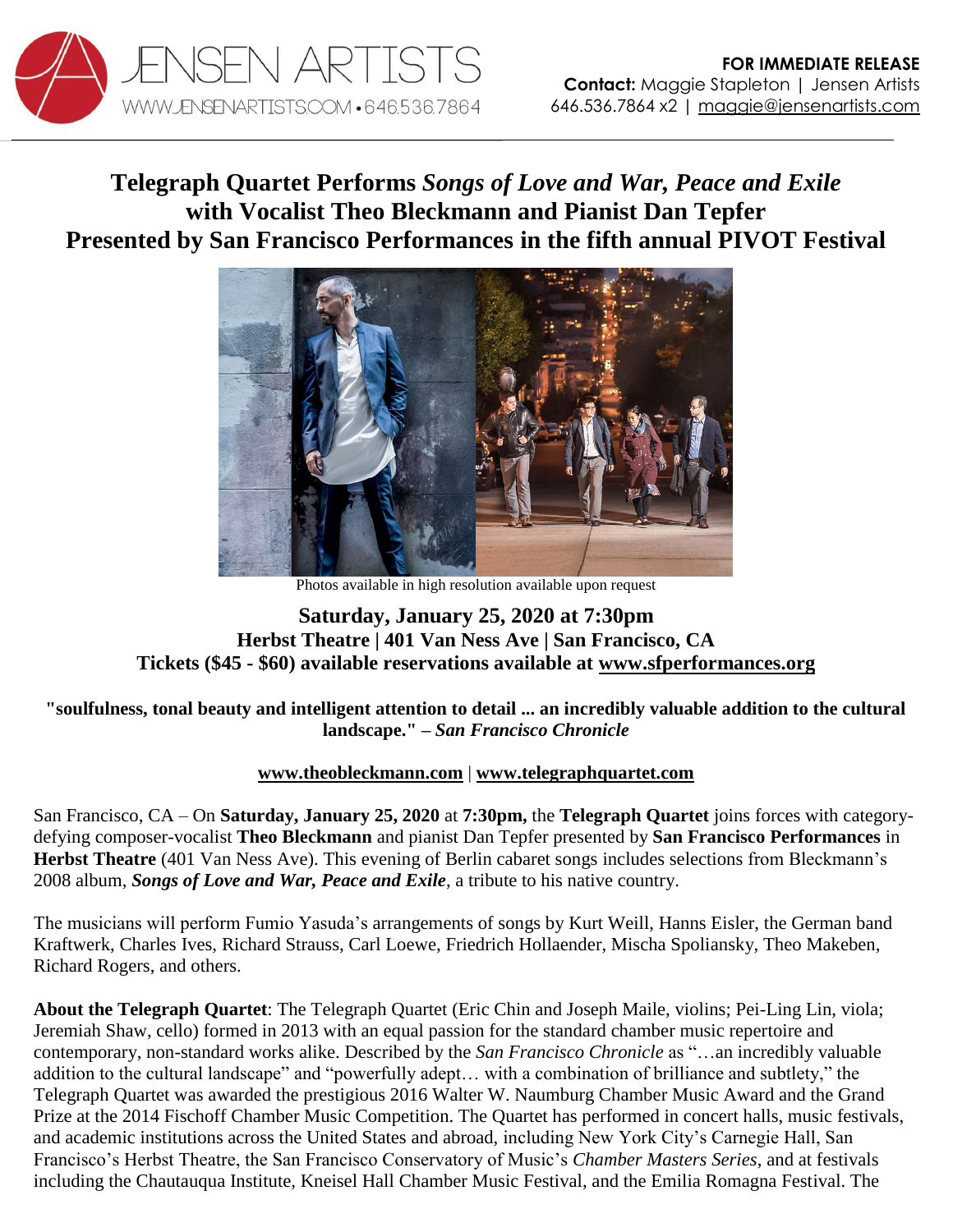Quartet is currently on the chamber music faculty at the San Francisco Conservatory of Music as the Quartet-in-Residence.

Notable collaborations include projects with pianists Leon Fleisher and Simone Dinnerstein; cellists Norman Fischer and Bonnie Hampton; violinist Ian Swensen; and the Henschel Quartett. A fervent champion of 20th- and 21stcentury repertoire, the Telegraph Quartet has premiered works by John Harbison, Robert Sirota, and Richard Festinger.

In 2018 the Quartet released its debut album, *Into the Light*, featuring works by Anton Webern, Benjamin Britten, and Leon Kirchner on the Centaur label. *The San Francisco Chronicle* praised the album, saying, "Just five years after forming, the Bay Area's Telegraph Quartet has established itself as an ensemble of serious depth and versatility, and the group's terrific debut recording only serves to reinforce that judgment." *AllMusic* acclaimed, "An impressive beginning for an adventurous group, this 2018 release puts the Telegraph Quartet on the map."

Beyond the concert stage, the Telegraph Quartet seeks to spread its music through education and audience engagement. The Quartet has given master classes at the San Francisco Conservatory of Music Collegiate and Pre-College Divisions, through the Morrison Artist Series at San Francisco State University, and abroad at the Taipei National University of the Arts, National Taiwan Normal University, and in San Miguel de Allende, Mexico.

Highlights of Telegraph Quartet's 2019-20 season include the group's debut on the Lincoln Center Great Performers series and performances at Gretna Music, Friends of Chamber Music, Morris Museum, Mill Valley Chamber Music Society, Chamber Music Houston, Chamber Music Society of Utica, Rossmoor Chamber Music Society, Music at Oakmont, Moss Arts Center at Virginia Tech, and Chamber Music San Francisco. For more information, visi[t](http://www.telegraphquartet.com/) [www.telegraphquartet.com.](http://www.telegraphquartet.com/)

**About Theo Bleckmann:** Grammy nominated jazz singer and new music composer **Theo Bleckmann**'s diverse recorded work includes albums of Las Vegas standards, Weimar art songs, and popular "bar songs" (all with pianist Fumio Yasuda); a recording of newly-arranged songs by Charles Ives (with jazz/rock collective Kneebody); and his acclaimed *Hello Earth—The Music of Kate Bush*. Bleckmann has most recently appeared as a special guest on recordings by Ambrose Akinmusire for Blue Note Records and Julia Hülsmann's trio for ECM Records. In January 2017, ECM released Bleckmann's recording with his new Elegy Quintet, produced by legendary label head and founder, Manfred Eicher. Bleckmann has collaborated with musicians, artists, actors and composers, including Ambrose Akinmusire, Laurie Anderson, Uri Caine, Philip Glass, Ann Hamilton, John Hollenbeck, Sheila Jordan, Phil Kline, David Lang, Kirk Nurock, Frances MacDormand, Ben Monder, Michael Tilson Thomas, Kenny Wheeler, John Zorn, the Bang on a Can All-Stars, and, most prominently, Meredith Monk, with whom Bleckmann worked as a core ensemble member for over fifteen years. He has been interviewed by Terry Gross on NPR's *Fresh Air* and appeared on the David Letterman show with Laurie Anderson. In 2015, Bleckmann premiered a new work for the American Composers Orchestra at Carnegie Hall, and in 2016 he brought new work to the New York Philharmonic Biennial and the Los Angeles Philharmonic. Bleckmann has consistently appeared in the top-five spots in the DownBeat Critics' Polls for Best Male Vocalist, and top-ten spots in their Readers' Polls, and his work on Phil Kline's *Out Cold* helped place that production on WQXR's Operavore "Best Opera of 2012". In 2010, Bleckmann received the prestigious JAZZ ECHO award from the Deutsche Phono-Akademie in his native Germany.

**About Dan Tepfer:** Dan Tepfer has made a name for himself as a pianist-composer of wide-ranging ambition, individuality and drive—"a remarkable musician" in the words of *The Washington Post* and one "who refuses to set himself limits" in those of France's *Télérama*. The New York City-based Tepfer, born in 1982 in Paris to American parents, has performed with some of the leading lights in jazz, including extensively with veteran saxophone luminary Lee Konitz. As a leader, Tepfer has crafted a discography already striking for its breadth and depth, ranging from probing solo improvisation and intimate duets to richly layered trio albums of original compositions. His Sunnyside/Naïve album Goldberg Variations/Variations saw the prize-winning pianist performing J.S. Bach's masterpiece as well as improvising upon it to "build a bridge across centuries and genres" (*The Wall Street Journal*) in "an impressive feat that keeps coming back to a hearty and abiding respect" (*The New York Times*). As a composer, he is a recipient of the Charles Ives Fellowship from the American Academy of Arts and Letters for works including Concerto for Piano and Winds, premiered in the Prague Castle with himself on piano, and *Solo Blues* for Violin and Piano, premiered at Carnegie Hall. Bringing together his undergraduate studies in astrophysics with his passion for